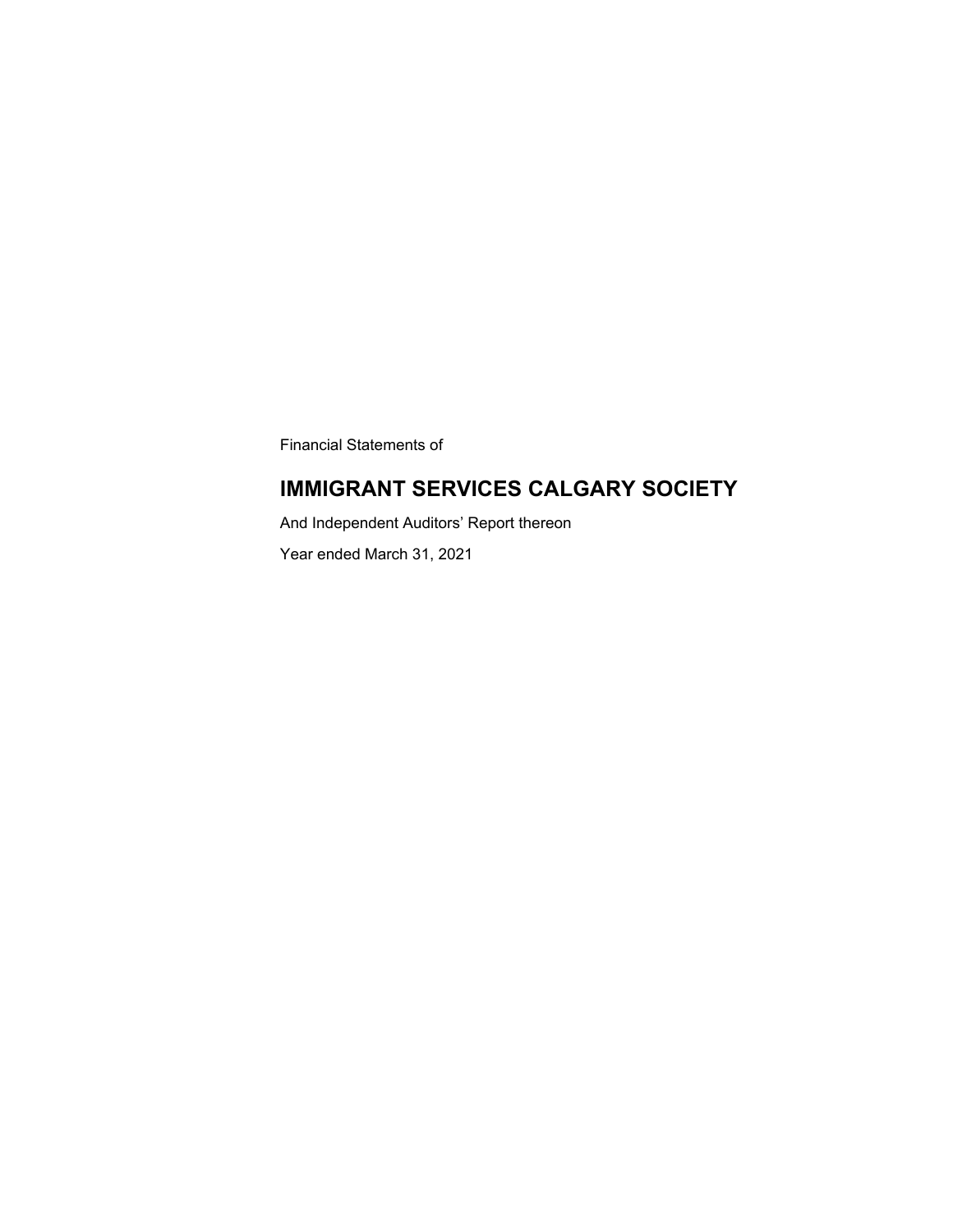

KPMG LLP 205 5th Avenue SW Suite 3100 Calgary AB T2P 4B9 Telephone (403) 691-8000 Fax (403) 691-8008 www.kpmg.ca

### **INDEPENDENT AUDITORS' REPORT**

To the Board of Directors of Immigrant Services Calgary Society

### *Opinion*

We have audited the accompanying financial statements of Immigrant Services Calgary Society (the "Entity"), which comprise:

- the statement of financial position as at March 31, 2021;
- the statement of operations and changes in fund balances for the year then ended;
- the statement of cash flows for the year then ended;
- and notes to the financial statements, including a summary of significant accounting policies

(hereinafter referred to as the ''financial statements'').

In our opinion, the accompanying financial statements present fairly, in all material respects, the financial position of the Entity as at March 31, 2021, and its results of operations and its cash flows for the year then ended in accordance with Canadian accounting standards for not-for-profit organizations.

#### *Basis for Opinion*

We conducted our audit in accordance with Canadian generally accepted auditing standards. Our responsibilities under those standards are further described in the ''Auditors' Responsibilities for the Audit of the Financial Statements'' section of our auditors' report.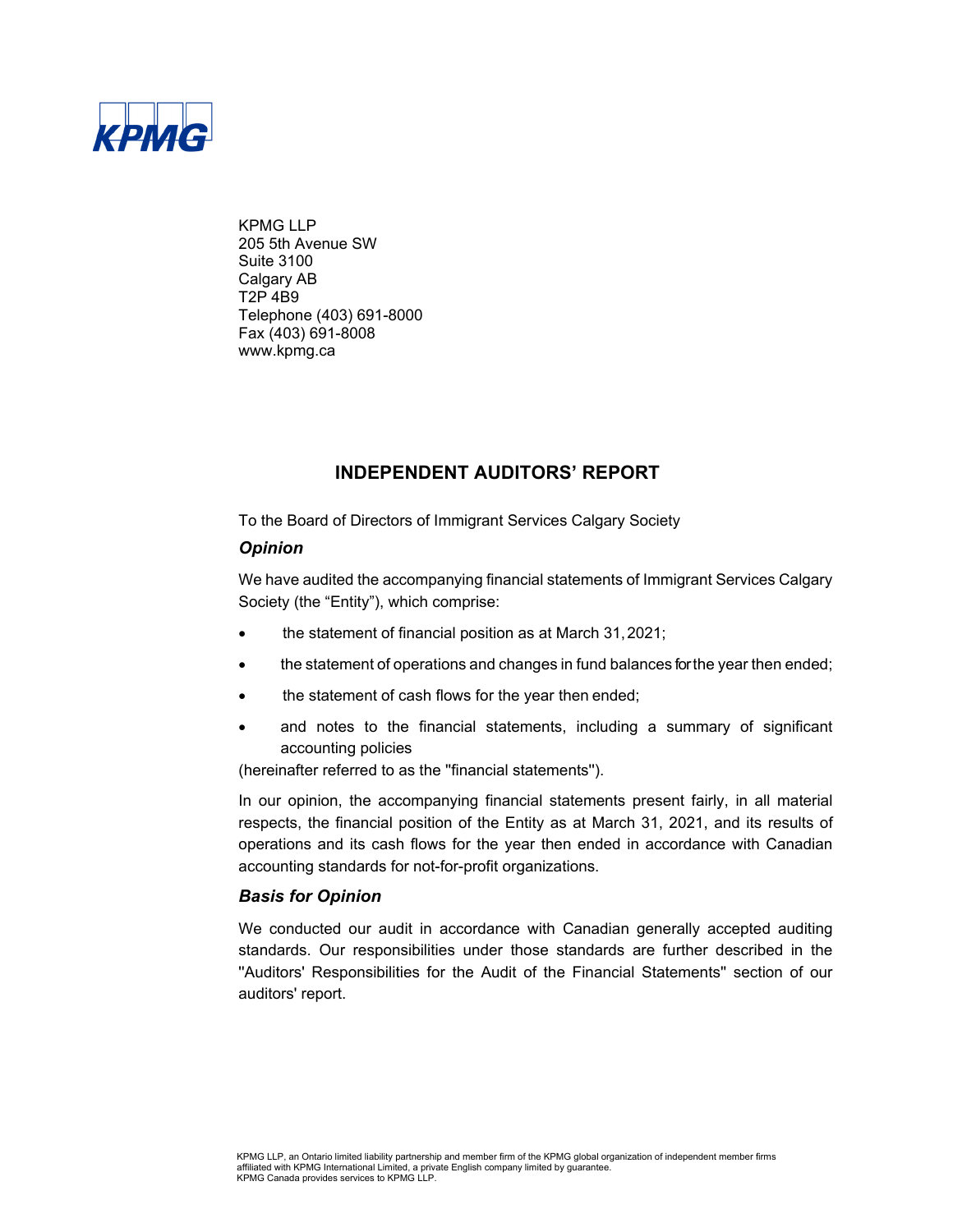

We are independent of the Entity in accordance with the ethical requirements that are relevant to our audit of the financial statements in Canada and we have fulfilled our other ethical responsibilities in accordance with these requirements.

We believe that the audit evidence we have obtained is sufficient and appropriate to provide a basis for our opinion.

### *Responsibilities of Management and Those Charged with Governance for the Financial Statements*

Management is responsible for the preparation and fair presentation of the financial statements in accordance with Canadian accounting standards for not-for-profit organizations, and for such internal control as management determines is necessary to enable the preparation of financial statements that are free from material misstatement, whether due to fraud or error.

In preparing the financial statements, management is responsible for assessing the Entity's ability to continue as a going concern, disclosing, as applicable, matters related to going concern and using the going concern basis of accounting unless management either intends to liquidate the Entity or to cease operations, or has no realistic alternative but to do so.

Those charged with governance are responsible for overseeing the Entity's financial reporting process.

#### *Auditors' Responsibilities for the Audit of the Financial Statements*

Our objectives are to obtain reasonable assurance about whether the financial statements as a whole are free from material misstatement, whether due to fraud or error, and to issue an auditors' report that includes our opinion.

Reasonable assurance is a high level of assurance but is not a guarantee that an audit conducted in accordance with Canadian generally accepted auditing standards will always detect a material misstatement when it exists.

Misstatements can arise from fraud or error and are considered material if, individually or in the aggregate, they could reasonably be expected to influence the economic decisions of users taken on the basis of the financial statements.

As part of an audit in accordance with Canadian generally accepted auditing standards, we exercise professional judgment and maintain professional skepticism throughout the audit.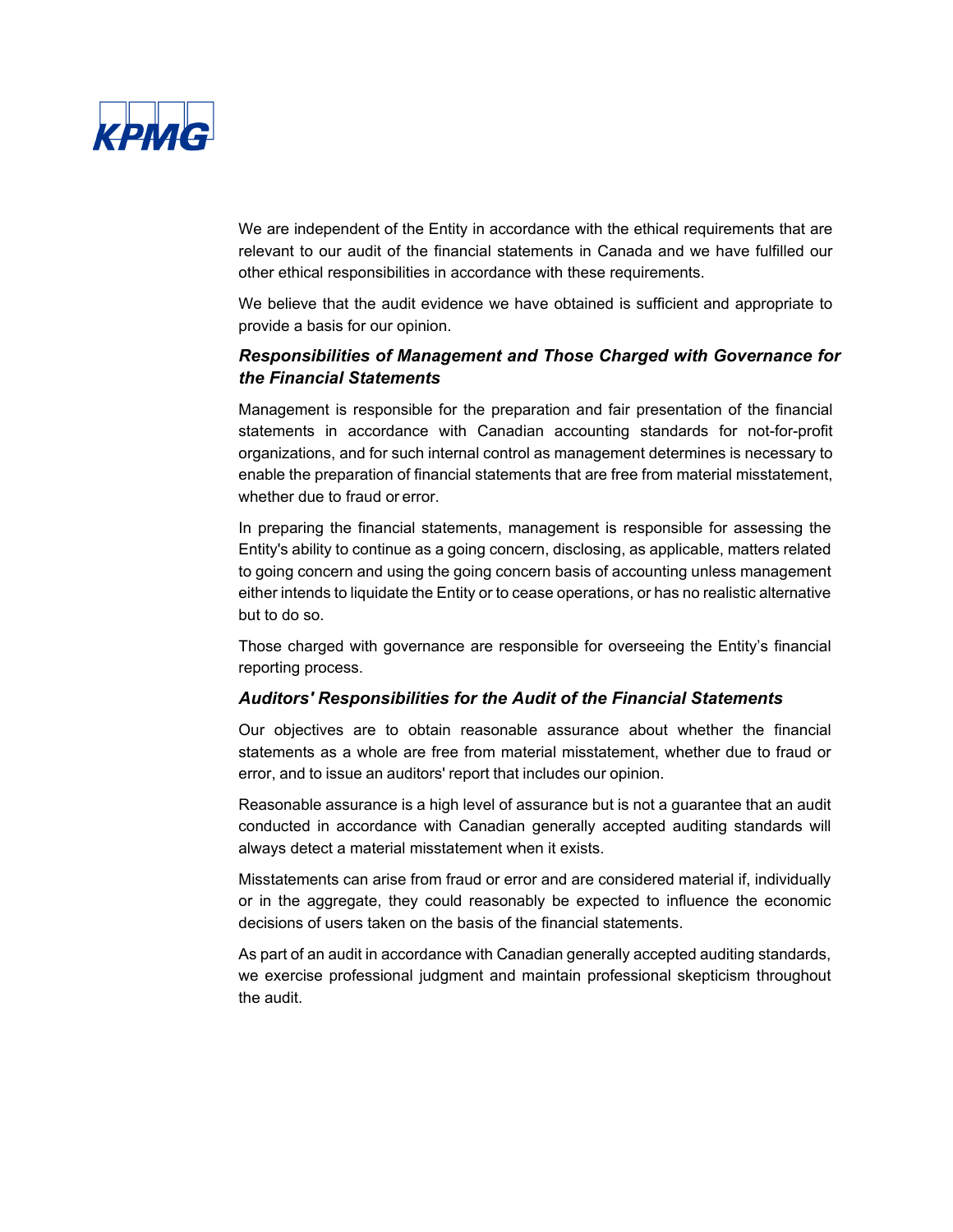

We also:

 Identify and assess the risks of material misstatement of the financial statements, whether due to fraud or error, design and perform audit procedures responsive to those risks, and obtain audit evidence that is sufficient and appropriate to provide a basis for our opinion.

The risk of not detecting a material misstatement resulting from fraud is higher than for one resulting from error, as fraud may involve collusion, forgery, intentional omissions, misrepresentations, or the override of internal control.

- Obtain an understanding of internal control relevant to the audit in order to design audit procedures that are appropriate in the circumstances, but not for the purpose of expressing an opinion on the effectiveness of the Entity's internal control.
- Evaluate the appropriateness of accounting policies used and the reasonableness of accounting estimates and related disclosures made by management.
- Conclude on the appropriateness of management's use of the going concern basis of accounting and, based on the audit evidence obtained, whether a material uncertainty exists related to events or conditions that may cast significant doubt on the Entity's ability to continue as a going concern. If we conclude that a material uncertainty exists, we are required to draw attention in our auditors' report to the related disclosures in the financial statements or, if such disclosures are inadequate, to modify our opinion. Our conclusions are based on the audit evidence obtained up to the date of our auditors' report. However, future events or conditions may cause the Entity to cease to continue as a going concern.
- Evaluate the overall presentation, structure and content of the financial statements, including the disclosures, and whether the financial statements represent the underlying transactions and events in a manner that achieves fair presentation.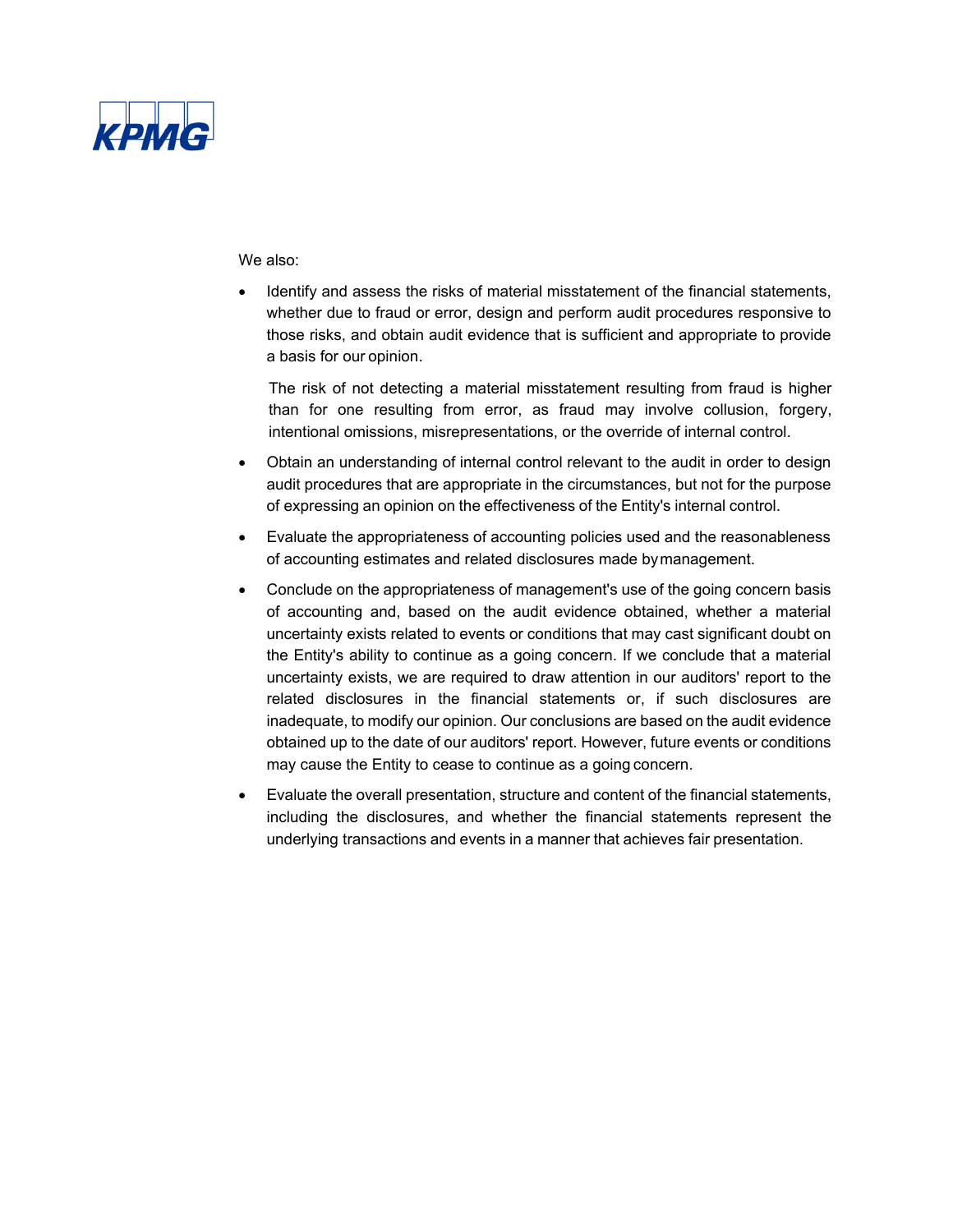

 Communicate with those charged with governance regarding, among other matters, the planned scope and timing of the audit and significant audit findings, including any significant deficiencies in internal control that we identify during our audit.

KPMGLIP

Chartered Professional Accountants

Calgary, Canada June 8, 2021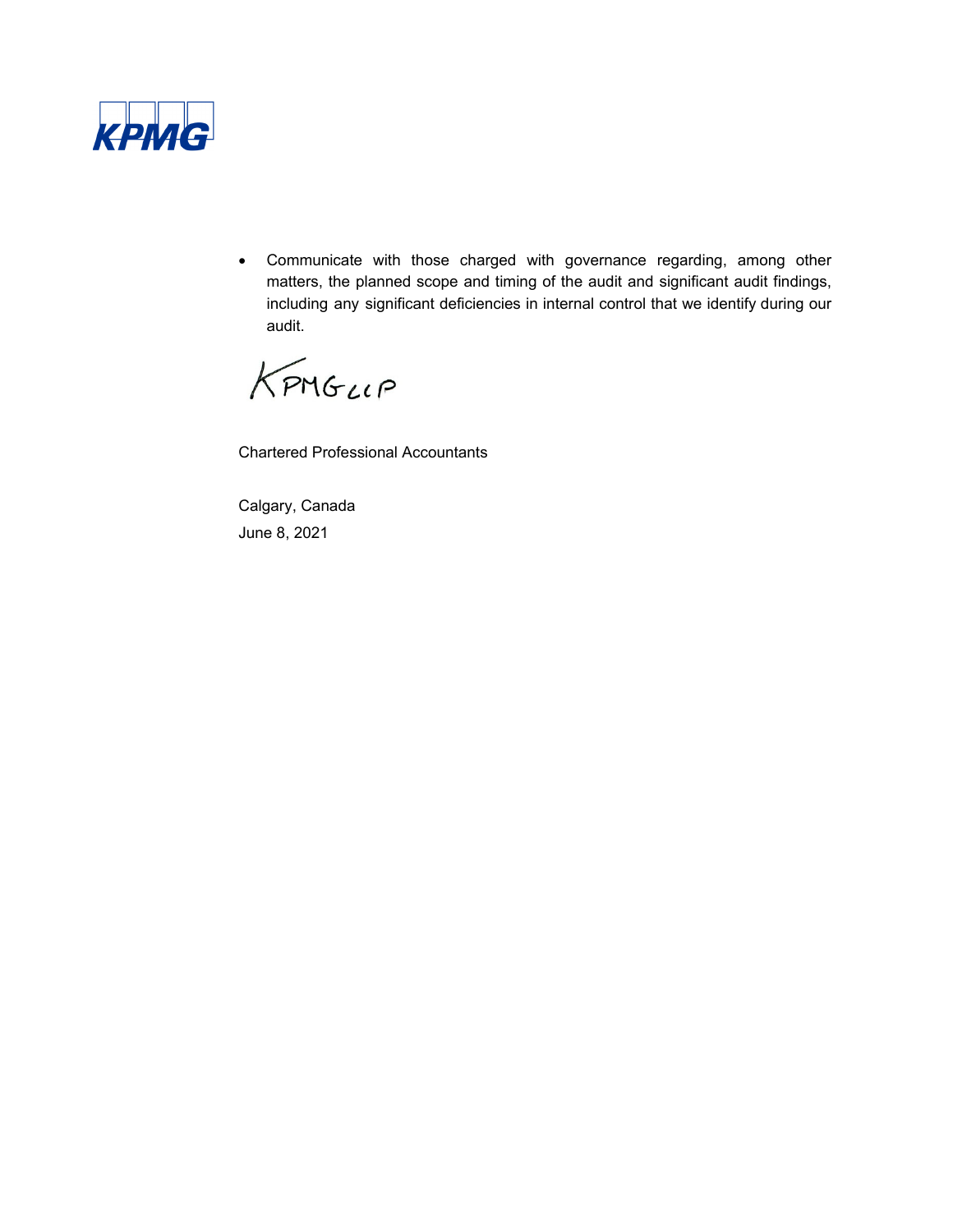Statement of Financial Position

March 31, 2021, with comparative information for 2020

|                                                                                             |             | Special       |                           |        |                      |               |
|---------------------------------------------------------------------------------------------|-------------|---------------|---------------------------|--------|----------------------|---------------|
|                                                                                             | General     | Purposes      |                           | Casino |                      |               |
|                                                                                             | Fund        | Fund          |                           | Fund   | 2021                 | 2020          |
| <b>Assets</b>                                                                               |             |               |                           |        |                      |               |
| Current assets:                                                                             |             |               |                           |        |                      |               |
| Cash and cash equivalents                                                                   | \$          | 661,974<br>\$ | \$                        |        |                      |               |
| Investments (note 4)                                                                        | 500,000     |               |                           | 64,938 | \$726,912            | 417,727<br>\$ |
| Accounts receivable (note 13)                                                               | 1,966,746   |               |                           |        | 500,000<br>1,966,746 | 298,083       |
| Government receivable                                                                       | 62,532      |               |                           |        |                      | 1,375,619     |
| Prepaid expense                                                                             | 33,929      |               |                           |        | 62,532<br>33,929     | 25,581        |
|                                                                                             |             |               |                           |        |                      | 31,938        |
|                                                                                             | 2,563,207   | 661,974       |                           | 64,938 | 3,290,119            | 2,148,948     |
| Rental deposit (note 5)                                                                     | 135,911     |               |                           |        | 135,911              | 40,293        |
| Capital assets (note 6)                                                                     | 439,505     |               |                           |        | 439,505              | 253,564       |
| <b>Total Assets</b>                                                                         | \$3,138,623 | \$<br>661,974 | \$                        | 64,938 | \$3,865,535          | \$2,442,805   |
|                                                                                             |             |               |                           |        |                      |               |
| <b>Liabilities and Fund Balances</b><br>Current liabilities:                                |             |               |                           |        |                      |               |
| Accounts payable                                                                            |             |               |                           |        |                      |               |
| and accruals                                                                                | \$1,636,955 | \$            | \$                        |        | \$1,636,955          | \$489,227     |
| Deferred contributions (note 7)                                                             | 811,656     |               |                           |        | 811,655              | 720,169       |
| Current portion of deferred                                                                 |             |               |                           |        |                      |               |
| lease inducement (note 8)                                                                   |             |               |                           |        |                      | 140,725       |
|                                                                                             | 2,448,611   |               |                           |        | 2,448,611            | 1,350,121     |
| Deferred capital contributions                                                              |             |               |                           |        |                      |               |
| (note 7)                                                                                    | 296,927     |               |                           |        | 296,927              | 60,739        |
|                                                                                             | 2,745,538   |               |                           |        | 2,745,538            | 1,410,860     |
| Fund balances:                                                                              |             |               |                           |        |                      |               |
| Invested in capital assets                                                                  | 142,579     |               |                           |        | 142,579              | 192,825       |
| Externally restricted (note 9)                                                              |             |               |                           | 64,938 | 64,938               | 64,922        |
| Internally restricted (note 9)                                                              |             | 661,974       |                           |        | 661,974              | 660,228       |
| Unrestricted                                                                                | 250,506     |               |                           |        | 250,506              | 113,970       |
|                                                                                             | 393,085     | 661,974       |                           | 64,938 | 1,119,997            | 1,031,945     |
| Commitments (note 11)<br>Subsequent events (note 11 and 15)<br>Economic dependence (note 3) |             |               |                           |        |                      |               |
|                                                                                             | \$3,138,623 | \$<br>661,974 | $\overline{\mathfrak{s}}$ | 64.938 | \$3,865,535          | \$2,442,805   |

See accompanying notes to financial statements.

Approved on behalf of the board:

My **Director** 

Ahl, Mag i Director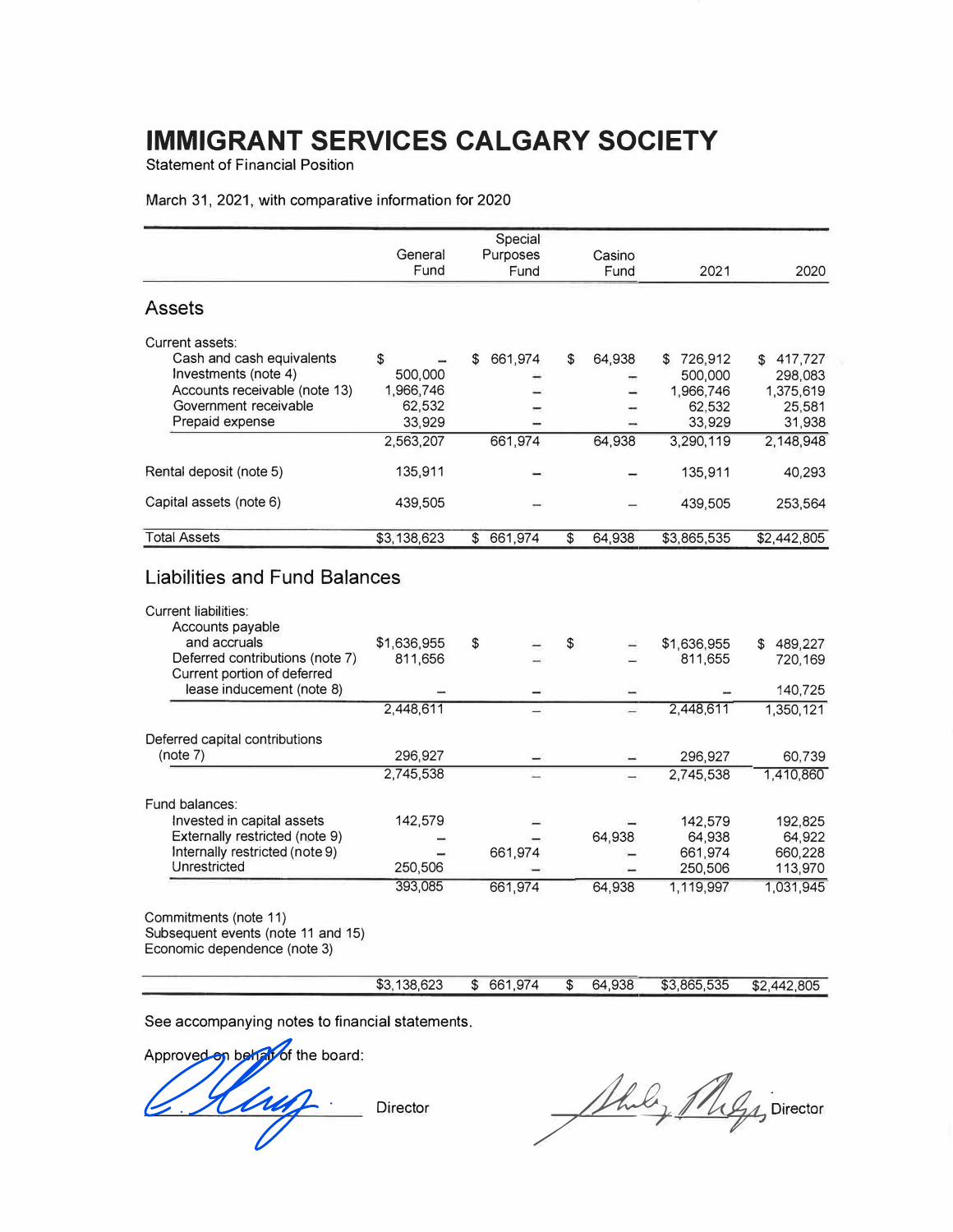Statement of Operations and Changes in Fund Balances

|                                 |               | Special       |              |                  |                 |
|---------------------------------|---------------|---------------|--------------|------------------|-----------------|
|                                 | General       | Purposes      | Casino       |                  |                 |
|                                 | Fund          | Fund          | Fund         | 2021             | 2020            |
| Revenues:                       |               |               |              |                  |                 |
| Program funding                 | 10,679,720    | \$            | \$           | 10,679,720<br>\$ | 8,750,694<br>\$ |
| Other (note 13)                 | 825,472       |               |              | 825,472          | 794,120         |
| Fund development                | 140,638       |               |              | 140,638          | 167,983         |
| Casino income                   |               |               |              |                  |                 |
| Interest income                 | 3,846         | 1.746         | 16           | 5,608            | 29,288          |
|                                 | 11,649,676    | 1,746         | 16           | 11,651,438       | 9,742,085       |
| Expenses:                       |               |               |              |                  |                 |
| Salaries and benefits           | 7,541,021     |               |              | 7,541,021        | 7,960,251       |
| Rent (note 8)                   | 1,009,981     |               |              | 1,009,981        | 1,071,311       |
| Office and administrative       |               |               |              |                  |                 |
| expenses                        | 576,243       |               |              | 576,243          | 546,909         |
| Professional fees and           |               |               |              |                  |                 |
| program consultants             | 2,219,197     |               |              | 2,219,197        | 458,043         |
| Fund development                | 74,800        |               |              | 74,800           | 25,770          |
| Conferences and staff           |               |               |              |                  |                 |
| development                     | 53,715        |               |              | 53,715           | 72,581          |
| Casino                          |               |               |              |                  |                 |
| Amortization                    | 88,429        |               |              | 88,429           | 81,418          |
|                                 | 11,563,386    |               |              | 11,563,386       | 10,216,283      |
| Excess (Deficiency) of revenues |               |               |              |                  |                 |
| over expenses                   | 86,290        | 1,746         | 16           | 88,052           | (474, 198)      |
| Fund balances, beginning        |               |               |              |                  |                 |
| of year                         | 306,795       | 660,228       | 64,922       | 1,031,945        | 1,506,143       |
|                                 | \$<br>393,085 | \$<br>661,974 | \$<br>64,938 | 1,119,997<br>\$  | 1,031,945<br>\$ |
| Fund balances, end of year      |               |               |              |                  |                 |

Year ended March 31, 2021, with comparative information for 2020

See accompanying notes to financial statements.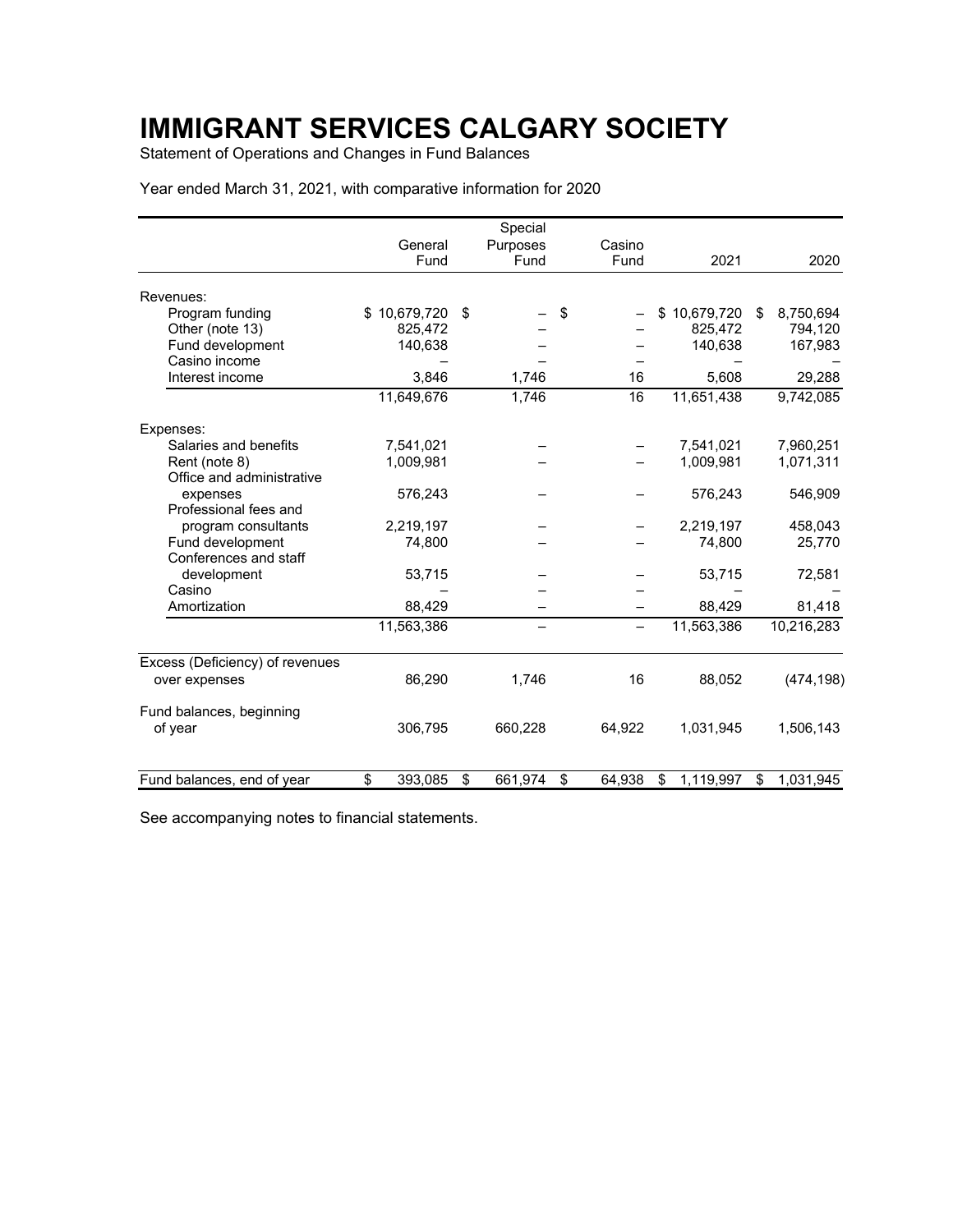Statement of Cash Flows

Year ended March 31, 2021, with comparative information for 2020

|                                                  |     | 2021        | 2020            |
|--------------------------------------------------|-----|-------------|-----------------|
| Cash provided (used in):                         |     |             |                 |
| Operations:                                      |     |             |                 |
| Cash receipts from funders and other resources   | \$. | 11,204,699  | \$<br>8,242,123 |
| Cash paid to suppliers                           |     | (2,701,456) | (2, 157, 258)   |
| Cash paid to employees                           |     | (7,627,761) | (7,872,774)     |
|                                                  |     | 875,482     | (1,787,909)     |
| Investments:                                     |     |             |                 |
| Interest received                                |     | 5,608       | 29,288          |
| (Purchase) sale of investments                   |     | (201, 917)  | 442,591         |
| Rental deposit                                   |     | (95, 618)   |                 |
| Purchase of capital assets                       |     | (274,370)   | (41, 912)       |
|                                                  |     | (566, 297)  | 429,967         |
| Increase (decrease) in cash and cash equivalents |     | 309,185     | (1, 357, 942)   |
| Cash and cash equivalents, beginning of year     |     | 417,727     | 1,775,669       |
| Cash and cash equivalents, end of year           | \$  | 726,912     | \$<br>417,727   |

See accompanying notes to financial statements.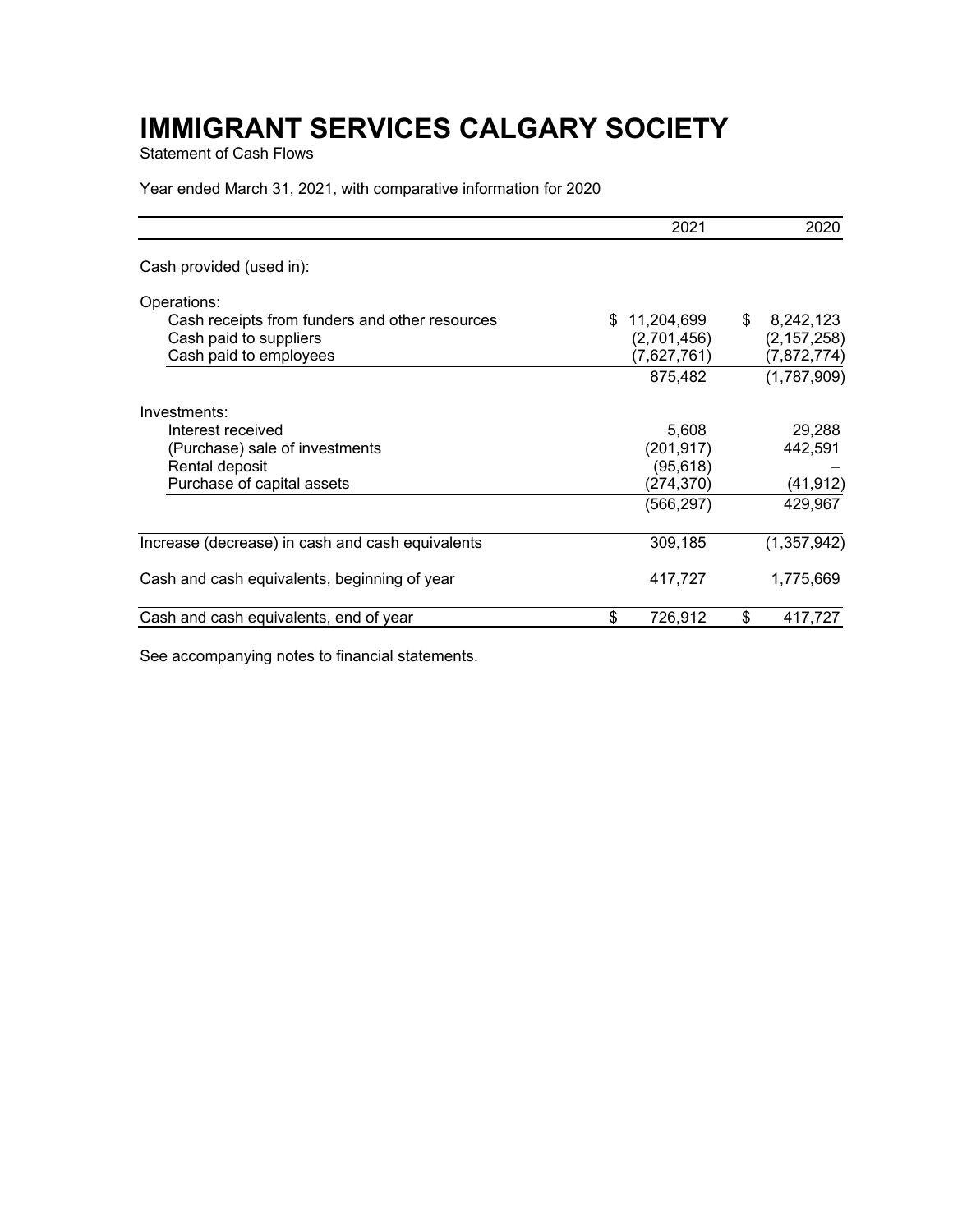Notes to Financial Statements

Year ended March 31, 2021, with comparative information for 2020

#### **1. Purpose of the organization:**

Immigrant Services Calgary Society (the "Society") is a not-for-profit organization incorporated under the Societies Act. The Society is committed to being a comprehensive settlement agency working together with immigrants and their families to make Canada home.

The Society is registered as a charitable organization under the Income Tax Act and as such is exempt from income taxes and is able to issue donation receipts for income tax purposes. In order to maintain its status as a registered not-for-profit organization, the Society must meet certain requirements within the Income Tax Act. In the opinion of management, these requirements have been met.

#### **2. Significant accounting policies:**

The financial statements have been prepared by management in accordance with Canadian Accounting Standards for Not-For-Profit Organizations ("ASNPO") in Part III of the Chartered Professional Accountants of Canada Handbook.

(a) Fund accounting:

Funds have been established within the accounting and reporting systems as follows:

(i) The General Fund:

To account for the various sources of revenue and expenses related to direct services and administration and to account for capital assets related to general fund activities.

(ii) The Special Purposes Fund:

Internally restricted reserve account to support the ongoing and long-term financial stability of the Society and to maintain the essential functions of the Society. These amounts are not available for other purposes without approval from the Board. Interest on Special Purpose Fund investments accumulates as an internally restricted investment. Any transfer from the Special Purposes Fund to the General Fund must be approved by the Board of Directors.

(iii) The Casino Fund:

To account for assets, liabilities, revenue and expenses related to casino activities. Amounts under this fund are externally restricted to certain activities.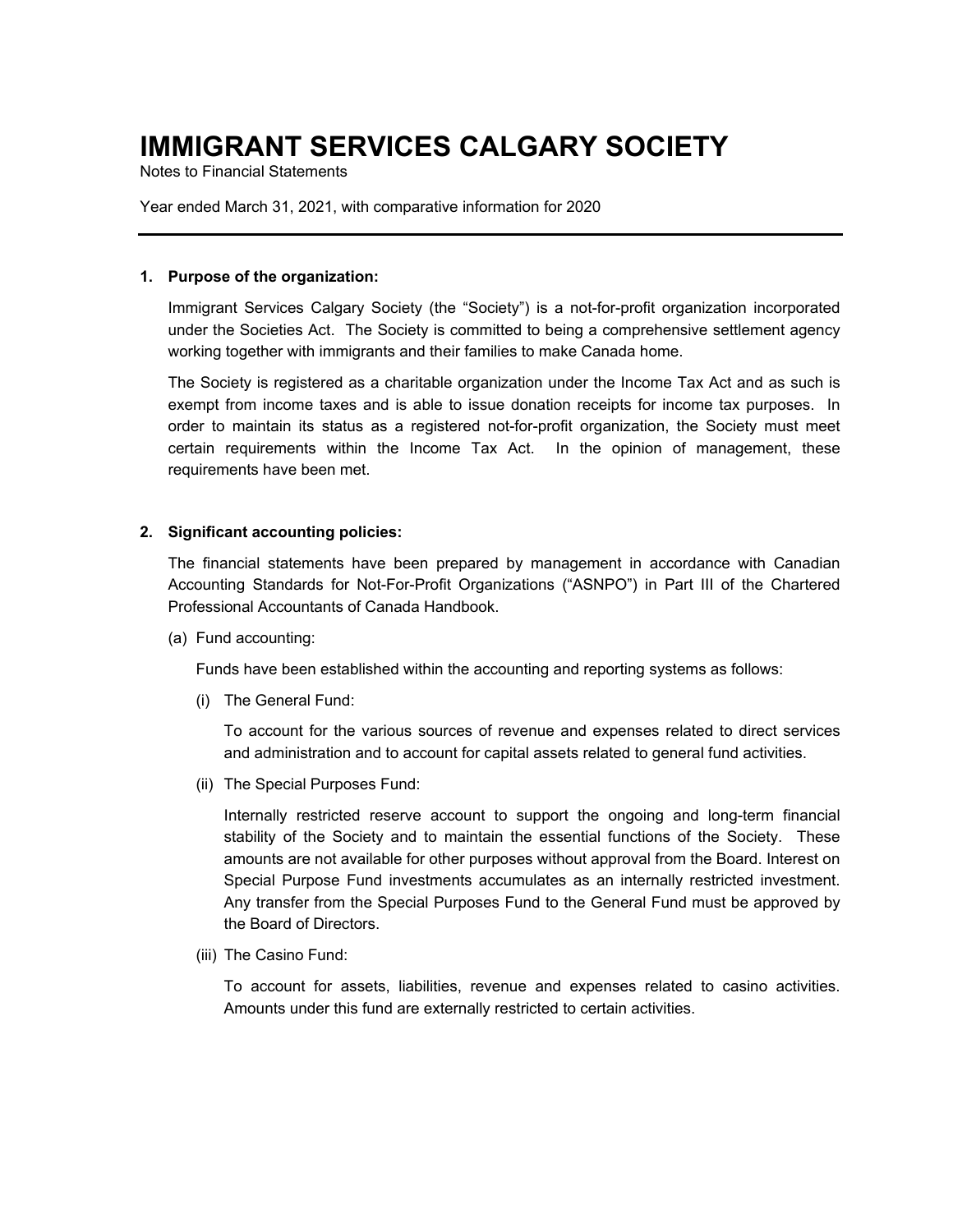Notes to Financial Statements, page 3

Year ended March 31, 2021, with comparative information for 2020

#### **2. Significant accounting policies (continued):**

(b) Financial instruments:

Financial instruments are recorded at fair value on initial recognition. Freestanding derivative instruments that are not in a qualifying hedging relationship and equity instruments that are quoted in an active market are subsequently measured at fair value. All other financial instruments are subsequently recorded at cost or amortized cost, unless management has elected to carry the instruments at fair value. The Society has not elected to carry any such financial instruments at fair value.

Transaction costs incurred on the acquisition of financial instruments measured subsequently at fair value are expensed as incurred. All other financial instruments are adjusted by transaction costs incurred on acquisition and financing costs, which are amortized using the straight-line method.

Financial assets are assessed for impairment on an annual basis at the end of the fiscal year if there are indicators of impairment. If there is an indicator of impairment, the Society determines if there is a significant adverse change in the expected amount or timing of future cash flows from the financial asset. If there is a significant adverse change in the expected cash flows, the carrying value of the financial asset is reduced to the highest of the present value of the expected cash flows, the amount that could be realized from selling the financial asset or the amount the Society expects to realize by exercising its right to any collateral. If events and circumstances reverse in a future period, an impairment loss will be reversed to the extent of the improvement, not exceeding the initial carrying value.

(c) Revenue recognition:

The Society follows the deferral method of accounting for contributions which include donations and government grants. Operating grants are recorded as revenue in the period to which they relate. Grants approved but not received at the end of an accounting period are accrued if collection is reasonably assured. Where a portion of a grant relates to a future period, it is deferred and recognized in that subsequent period.

Unrestricted contributions are recognized as revenues when received or receivable if the amount to be received can be reasonably estimated and collection is reasonably assured. Externally restricted contributions are recognized as revenue in the year in which the related expenses are recognized. Contributions restricted for the purchase of capital assets are deferred and amortized into revenue on a straight-line basis at a rate corresponding with the amortization rate for the related capital assets.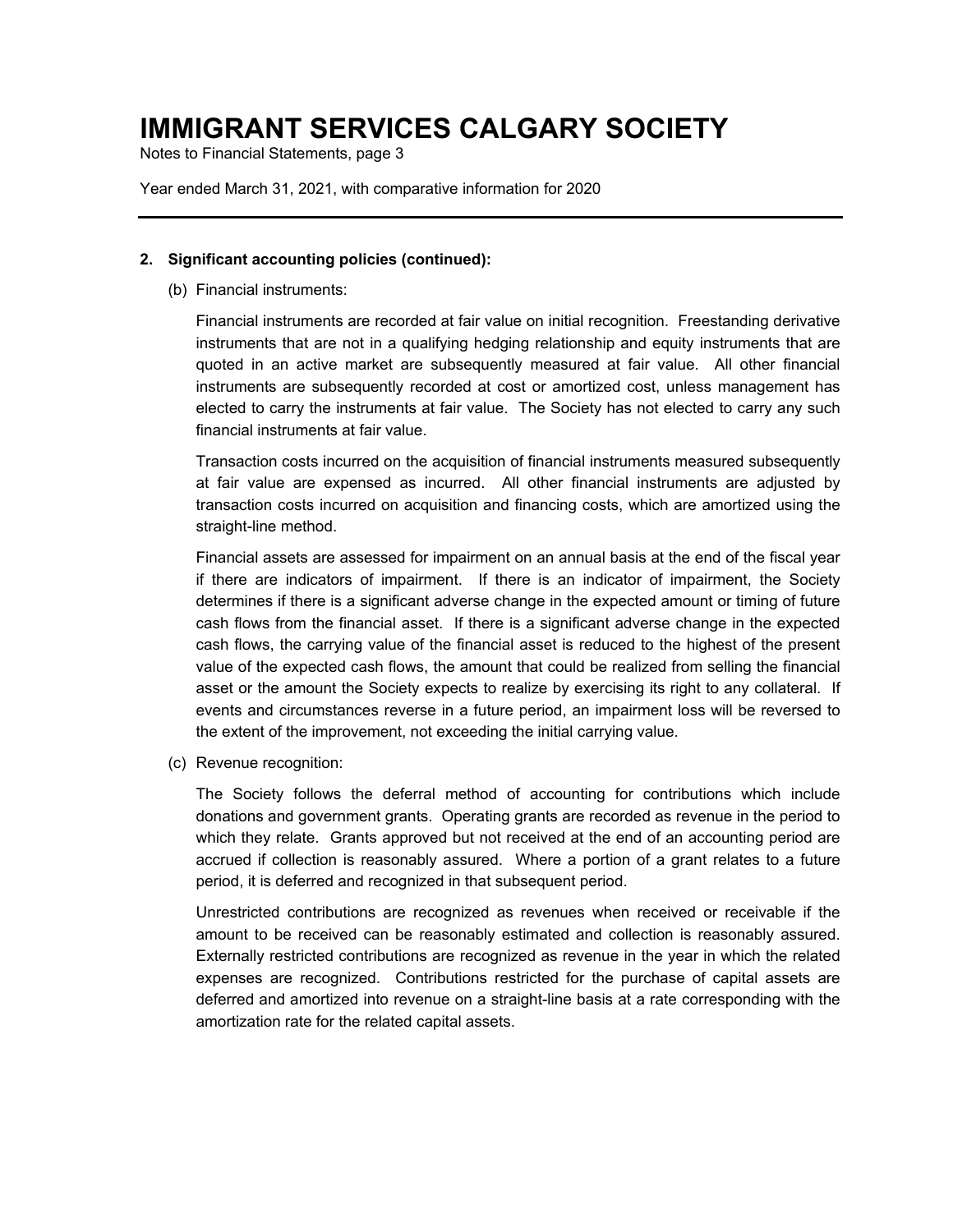Notes to Financial Statements, page 4

Year ended March 31, 2021, with comparative information for 2020

#### **2. Significant accounting policies (continued):**

(d) Capital assets:

Purchased capital assets are recorded at cost less accumulated amortization. Contributed capital assets are recorded at estimated fair value at the date of contribution where such value can be reasonably estimated, otherwise the assets are recorded at a nominal value. Amortization is charged on a straight-line basis over the useful life of the asset. Office furniture is amortized over 10 years, computer and office equipment is amortized over 5 years and leasehold improvements are amortized over the term of the lease.

The carrying amount of an item in capital assets is tested for recoverability whenever events or changes in circumstances indicate that the carrying amount may not be recoverable. An impairment loss is recognized when the asset's carrying amount is not recoverable and exceeds its fair value.

(e) Contributed services:

Volunteers contribute hours to assist the Society in carrying out its service delivery activities. Because of the difficulty of determining their fair value, contributed services are not recognized in the financial statements.

(f) Cash and cash equivalents:

Cash and cash equivalents are comprised of cash and short-term investments with an original maturity date at the time of acquisition of three months or less.

(g) Government assistance:

Government assistance is recorded as either a reduction in the cost of the applicable assets or as a credit to the statement of operations as determined by the terms and conditions of the agreement under which the assistance is provided to the Corporation or the nature of the expenditures which give rise to the credit. Government assistance is recorded when the receipt is reasonably assured.

(h) Use of estimates:

The preparation of financial statements in accordance with ASNPO requires management to make estimates and assumptions that affect the reported amounts of assets and liabilities and disclosure of contingent assets and liabilities at the date of the financial statements, and the reported amounts of revenues and expenses during the reporting period. Significant items subject to such estimates and assumptions include the useful life of capital assets for amortization purposes and the collectability of accounts receivable. Actual results could differ from those estimates.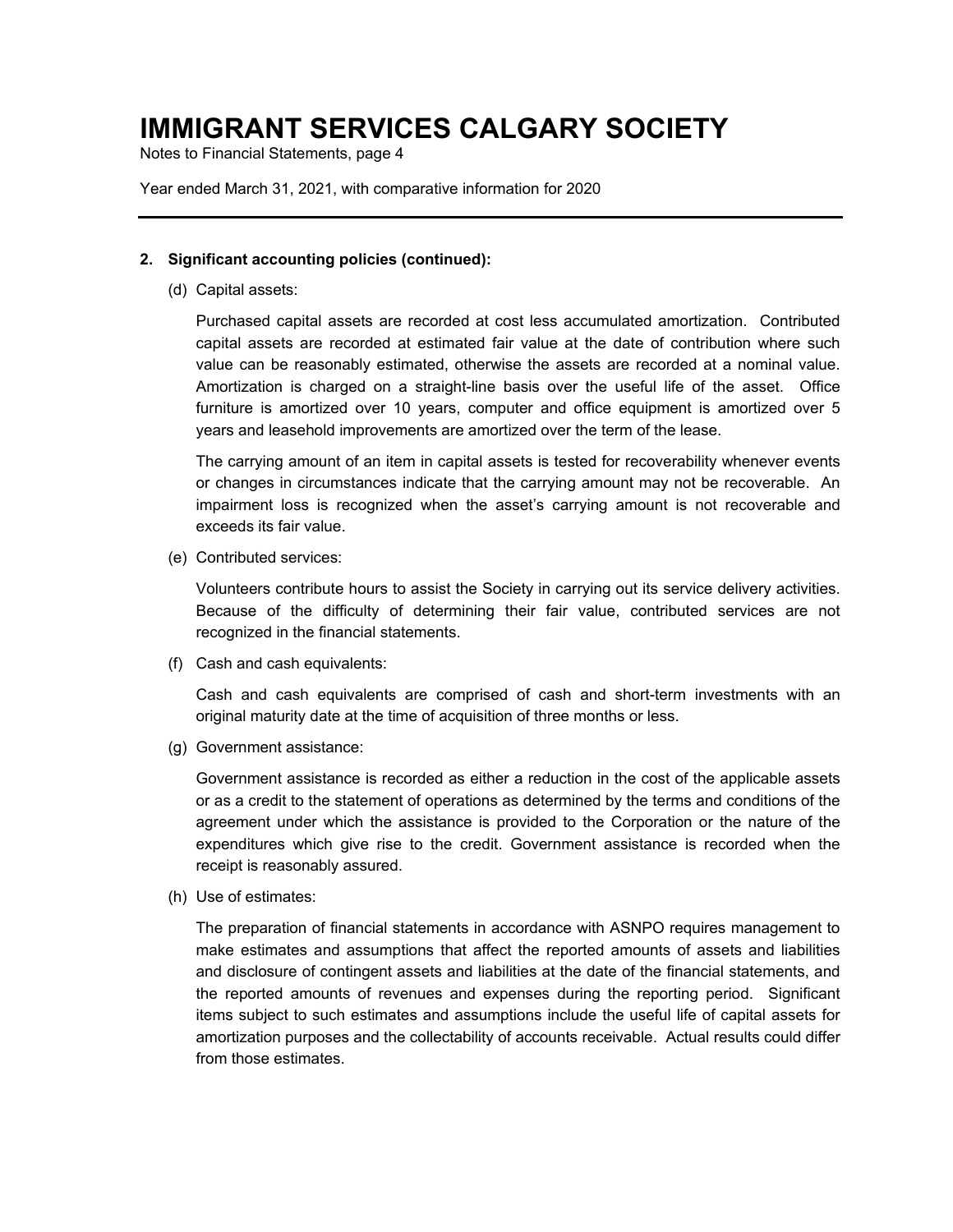Notes to Financial Statements, page 5

Year ended March 31, 2021, with comparative information for 2020

#### **2. Significant accounting policies (continued):**

(h) Use of estimates (continued):

COVID –19 economic impact:

On March 11, 2020, the World Health Organization declared the Coronavirus COVID-19 (COVID-19) outbreak a pandemic. This has resulted in governments worldwide, including the Canadian and Alberta governments, enacting emergency measures to combat the spread of the virus. These measures, which include the implementation of travel bans, self-imposed quarantine periods, closures of non-essential businesses, and physical distancing, have caused material disruption to businesses in Alberta resulting in an economic slowdown. The situation remains dynamic with the Canadian and Alberta governments and Bank of Canada reacting with significant monetary and fiscal interventions designed to stabilize economic conditions.

The ultimate duration and magnitude of the impact on the economy and the financial effect on the Society's future revenues, operating results and overall financial performance is not known at this time. These impacts may include challenges on the Society's ability to obtain new funding, generate revenue from non-governmental sources, disruptions to its operations, employee impacts from illness, school closures and other communication response measures.

Governments around the world have recognized the serious economic impacts of the spread of COVID-19 and have taken steps to provide various programs to individuals and businesses. During the year, the Society qualified for and received \$454,979 under the Canada Emergency Wage Subsidy ("CEWS") program; \$102,322 under the Canada Emergency Rent Subsidy Program and \$19,619 under the Canada Temporary Wage Subsidy program ("TWS") program (note 13).

As at the reporting date, the Society has determined that COVID-19 has had minimal impact on its funding agreements, timing of revenue recognition and general operations. The Society continues to manage liquidity risk by forecasting and assessing cash flow requirements on an ongoing basis. As at March 31, 2021, the Society continues to meet its contractual obligations within normal payment terms and the Society's exposure to credit risk remains largely unchanged.

#### **3. Economic dependence:**

The Society receives the majority of revenue in the form of program funding from government and other charitable organizations. The Society is dependent upon the continued support of these funders whose contributions are used to meet the current and future operating costs of the Society.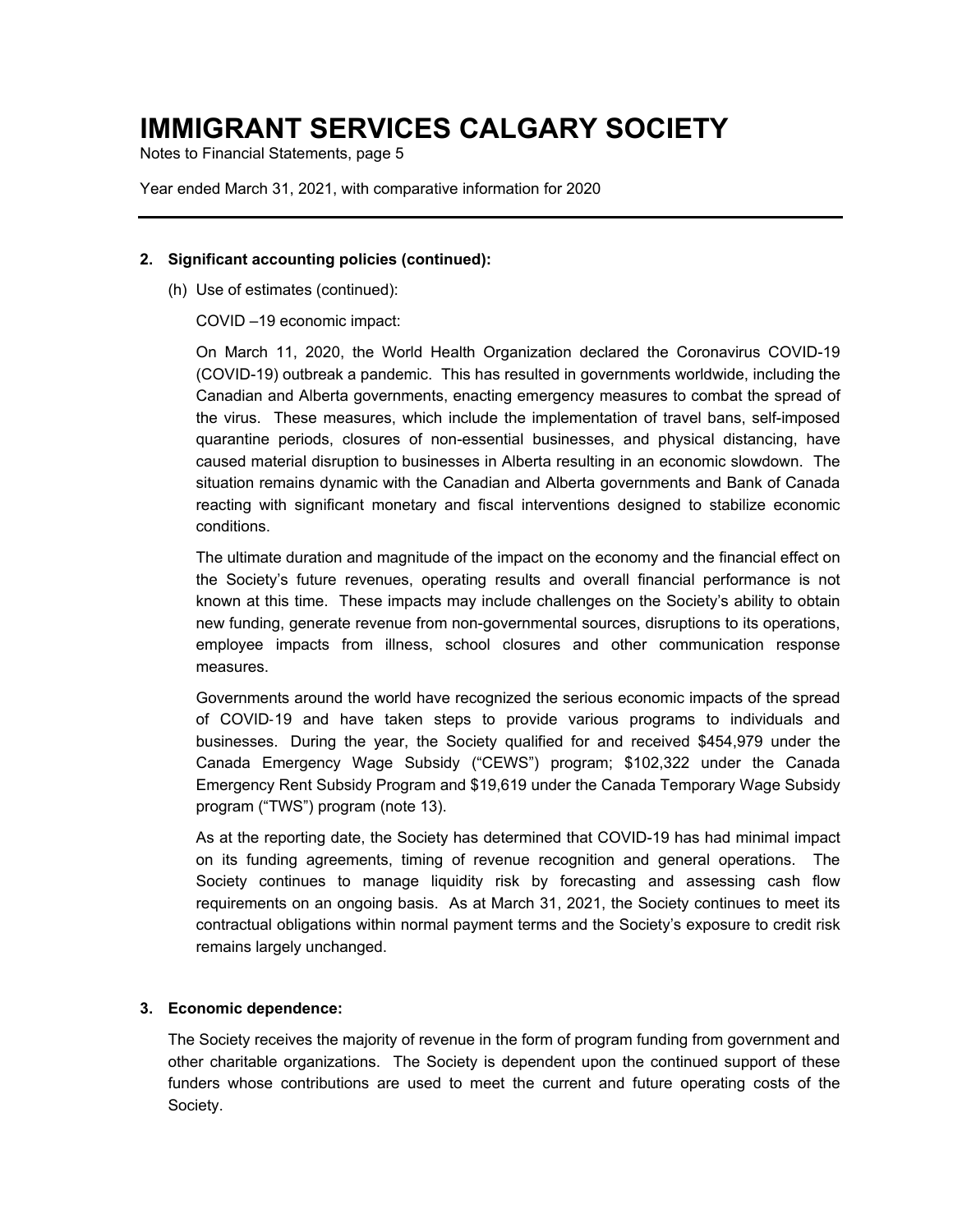Notes to Financial Statements, page 6

Year ended March 31, 2021, with comparative information for 2020

#### **4. Investments:**

Investments are comprised of term deposits and related accrued interest. As at March 31, 2021, the Society has invested \$500,000 in a short term callable GIC deposit and had accrued interest of \$nil (2020 - \$296,600 in a three month, 2.00% term deposit and \$1,483 in accrued interest).

#### **5. Rental deposit:**

As at March 31, 2021, a rental deposit of \$135,911 (2020 - \$40,293) is held by the Landlord as security for the performance of the Society's obligations under its premises lease agreement.

#### **6. Capital assets:**

|                                                                             |    | Cost                          | Accumulated<br>amortization |                               | 2021<br>Net book<br>value |                    | 2020<br>Net book<br>value |                            |
|-----------------------------------------------------------------------------|----|-------------------------------|-----------------------------|-------------------------------|---------------------------|--------------------|---------------------------|----------------------------|
| Computer and office equipment<br>Office furniture<br>Leasehold improvements | \$ | 894.109<br>458,169<br>167,831 | S                           | 580,365<br>332,408<br>167.831 | S                         | 313.744<br>125,761 | S                         | 183,610<br>66,068<br>3,886 |
|                                                                             | S  | 1,520,109                     |                             | \$1,080,604                   |                           | 439,505            | S.                        | 253,564                    |

#### **7. Deferred contributions:**

Deferred contributions reported in the General Fund relate to externally restricted operating funding received in the current year for subsequent years' expenses. These contributions must be used for specific purposes designated by the various funders. Agreements representing \$811,656 (2020 - \$720,169) in deferred contributions require that unexpended funds be returned at the end of the funding period. Management expects to utilize these funds in the Society's programs by the end of the related funding periods.

Deferred capital contributions reported in the General Fund relate to amounts used for the purchase of equipment. Deferred capital contributions are amortized into revenue at a rate corresponding with the amortization rate of the assets purchased.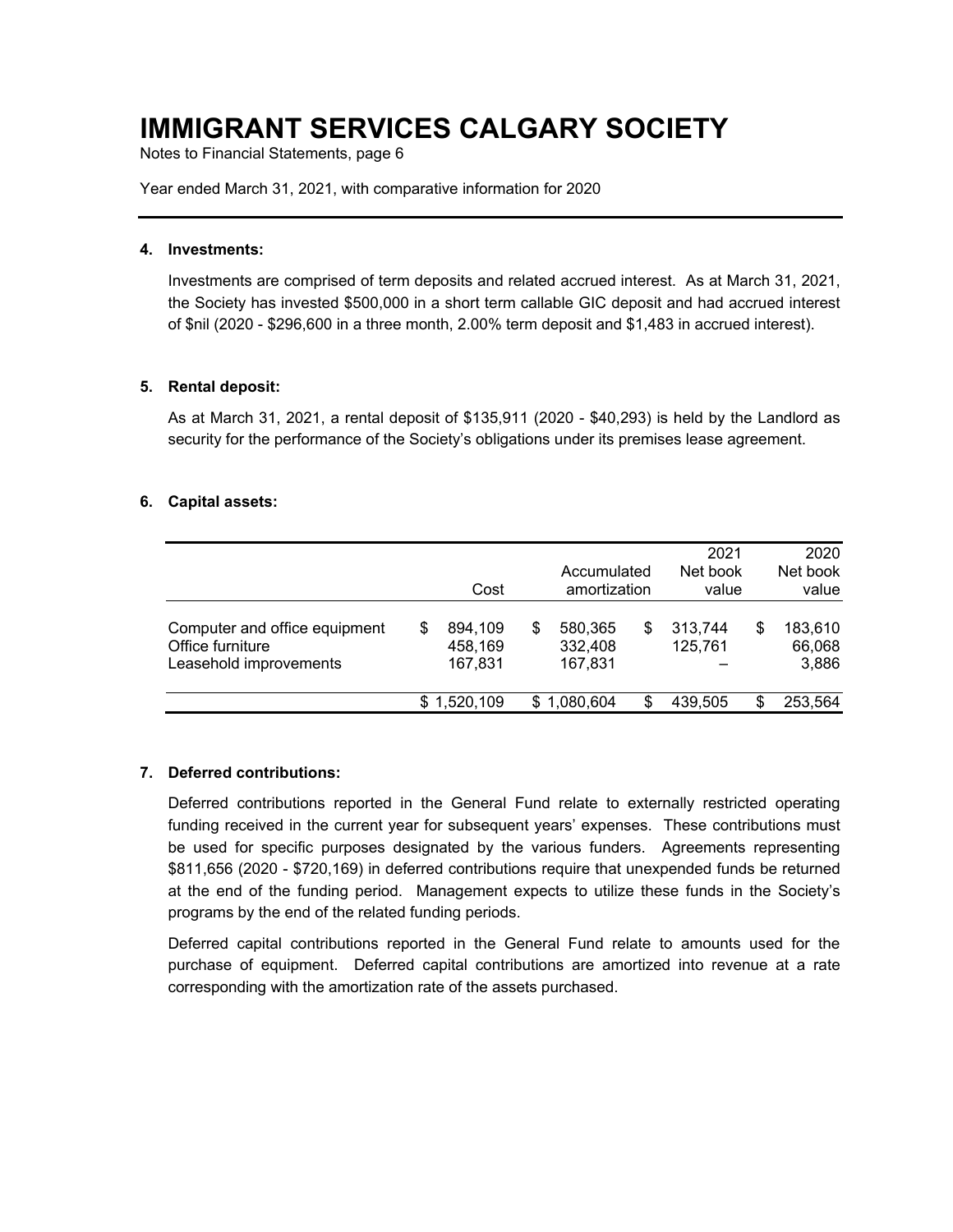Notes to Financial Statements, page 7

Year ended March 31, 2021, with comparative information for 2020

#### **7. Deferred contributions (continued):**

The change in the deferred capital contribution balance is as follows:

|                                                                                                                        | 2021                           |   | 2020                         |
|------------------------------------------------------------------------------------------------------------------------|--------------------------------|---|------------------------------|
| Balance, beginning of year<br>Contributions received during the year<br>Amortization of deferred capital contributions | 60,739<br>272,036<br>(35, 848) | S | 76.517<br>9,428<br>(25, 206) |
| Balance, end of year                                                                                                   | 296.927                        |   | 60,739                       |

#### **8. Deferred lease inducement:**

The deferred lease inducement represents an incentive granted by the landlord to the Society in negotiating a new lease for space obtained. As required by ASNPO in Part III of The Chartered Professional Accountants of Canada Handbook, the amount is deferred and amortized to the statement of operations as a reduction of rent expense incurred by the Society over the life of the lease. During the year, the Society incurred rent expense of \$1,150,623 (2020 - \$1,212,036) and recorded amortization of lease inducements of \$140,725 (2020 - \$140,725) resulting in net rent expense reported on the statement of operations of \$1,009,981 (2020 - \$1,071,311). The cash received from the landlord pursuant to the lease inducement was unrestricted; accordingly, the Society has utilized the funds at the discretion of management. There was no deferred lease inducement remaining as at March 31, 2021 (2020 - \$140,725).

#### **9. Restricted funds:**

(a) Externally restricted funds:

Funds raised through casinos are restricted by the Alberta Gaming and Liquor Commission to be used for the purposes stated in the Society's approved casino application. The primary restriction is that these funds be used for rent, office furnishings, equipment, volunteer development and travel costs. During the year, \$nil (2020 - \$6,014) was transferred from the Casino Fund to the General Fund.

(b) Internally restricted funds:

The Society's Board of Directors has internally restricted resources amounting to \$661,974 (2020 - \$660,228) to be used to maintain the essential functions of the Society. During the year, \$nil (2020 - \$96,260) was transferred from the Special Purposes Fund to the General Fund for this purpose.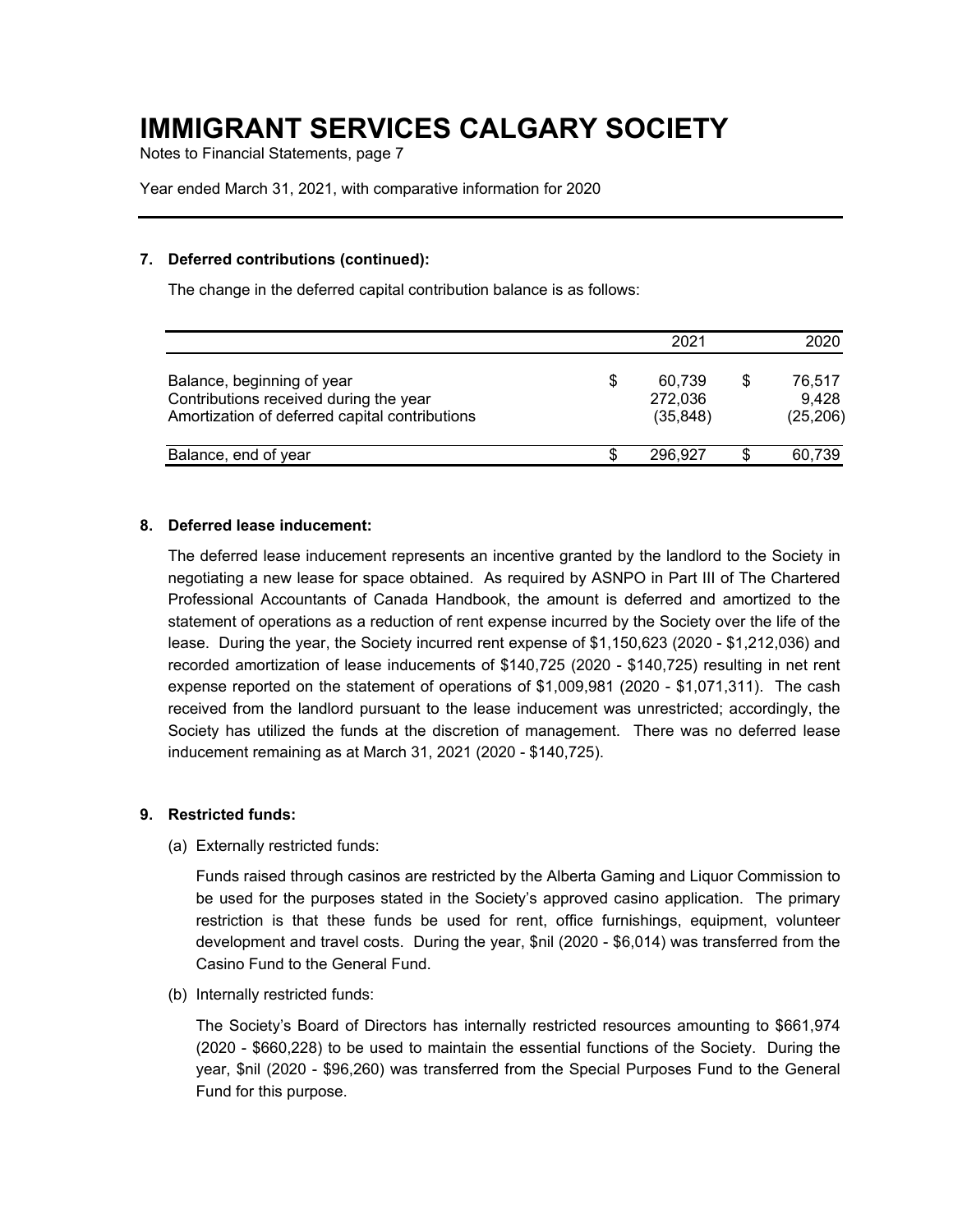Notes to Financial Statements, page 8

Year ended March 31, 2021, with comparative information for 2020

#### **10. Financial instruments and related risks:**

(a) Interest rate risk:

Interest rate risk is the risk that the fair value or future cash flows of a financial instrument will fluctuate due to changes in market interest rates. The Society is exposed to interest rate risk with respect to its investments (note 4). The Society seeks to minimize risk from interest rate fluctuations by investing in term deposits with fixed interest rates.

(b) Credit risk:

Credit risk refers to the risk that a counterparty may default on its contractual obligations resulting in a financial loss. The Society is exposed to credit risk with respect to its cash and cash equivalents, investments and accounts receivable. The Society assesses, on a continuous basis, accounts receivable and provides for any amounts that are not collectible in the allowance for doubtful accounts. The Society mitigates credit risk by holding its cash and investments with high quality financial institutions. The maximum exposure to credit risk on these instruments is their carrying value.

(c) Liquidity risk:

Liquidity risk is the risk that the Society will be unable to fulfill its obligations on a timely basis or at a reasonable cost. The Society manages its liquidity risk by monitoring its operating requirements. The Society prepares budget and cash forecasts to ensure it has sufficient funds to fulfill its obligations.

There has been some impact of COVID-19 on the Society's operations during 2021 fiscal year when compared with the prior year. The Society benefited from various COVID-19 benefits during the year as part of Government support to organizations. Total benefits received and receivable for 2021 were \$576,920. (2020 - \$nil).

There has been no change to the risk exposures from 2020, except for the possible impact as a result of the COVID-19 pandemic as discussed in note 2(h).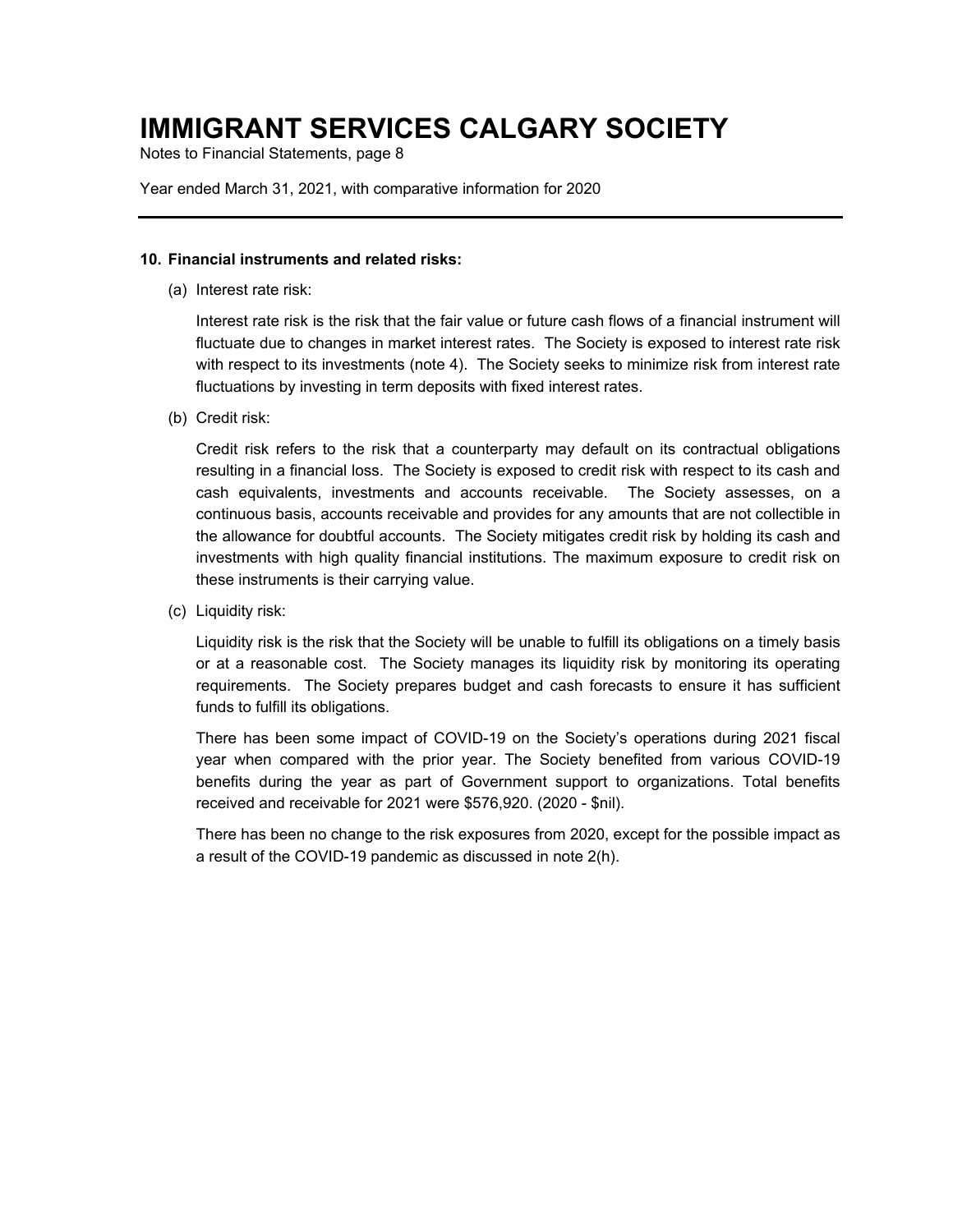Notes to Financial Statements, page 9

Year ended March 31, 2021, with comparative information for 2020

#### **11. Commitments:**

The Society has a long-term lease for its premises which expired in March 31, 2021. New lease agreement was signed effective April 1, 2021 for ten years until March 31, 2030. The Society also leases office equipment. The combined minimum lease payments, including operating costs, over the next five years are as follows:

|      |                 | Office       |
|------|-----------------|--------------|
|      | <b>Building</b> | equipment    |
| 2022 | 383,266<br>\$   | 21,908<br>\$ |
| 2023 | 383,266         | 21,025       |
| 2024 | 383,266         | 17,350       |
| 2025 | 383,266         | 17,350       |
| 2026 | 383,266         | 17,350       |

#### **12. Financing facility:**

The Society has a credit agreement for a revolving line of credit available to a maximum of \$500,000 (2020 - \$300,000) of which \$nil (2020 - \$nil) was drawn at year end. The line of credit is secured by a general security agreement and bears interest at the bank's prime rate plus 0.50%. The bank's prime rate at March 31, 2021 was 2.45% (2020 – 2.45%).

#### **13. Government assistance:**

The Government of Canada has implemented the COVID-19 Economic Response Plan. Under the plan, the Society is eligible for the Canada Emergency Wage Subsidy ("CEWS") in which Canadian businesses impacted by COVID-19 may be eligible for certain wage subsidies. For the year ended March 31, 2021, the Society was eligible and recognized \$454,979 under the CEWS program as other income in the statement of operations, of which \$192,628 was receivable as at year end.